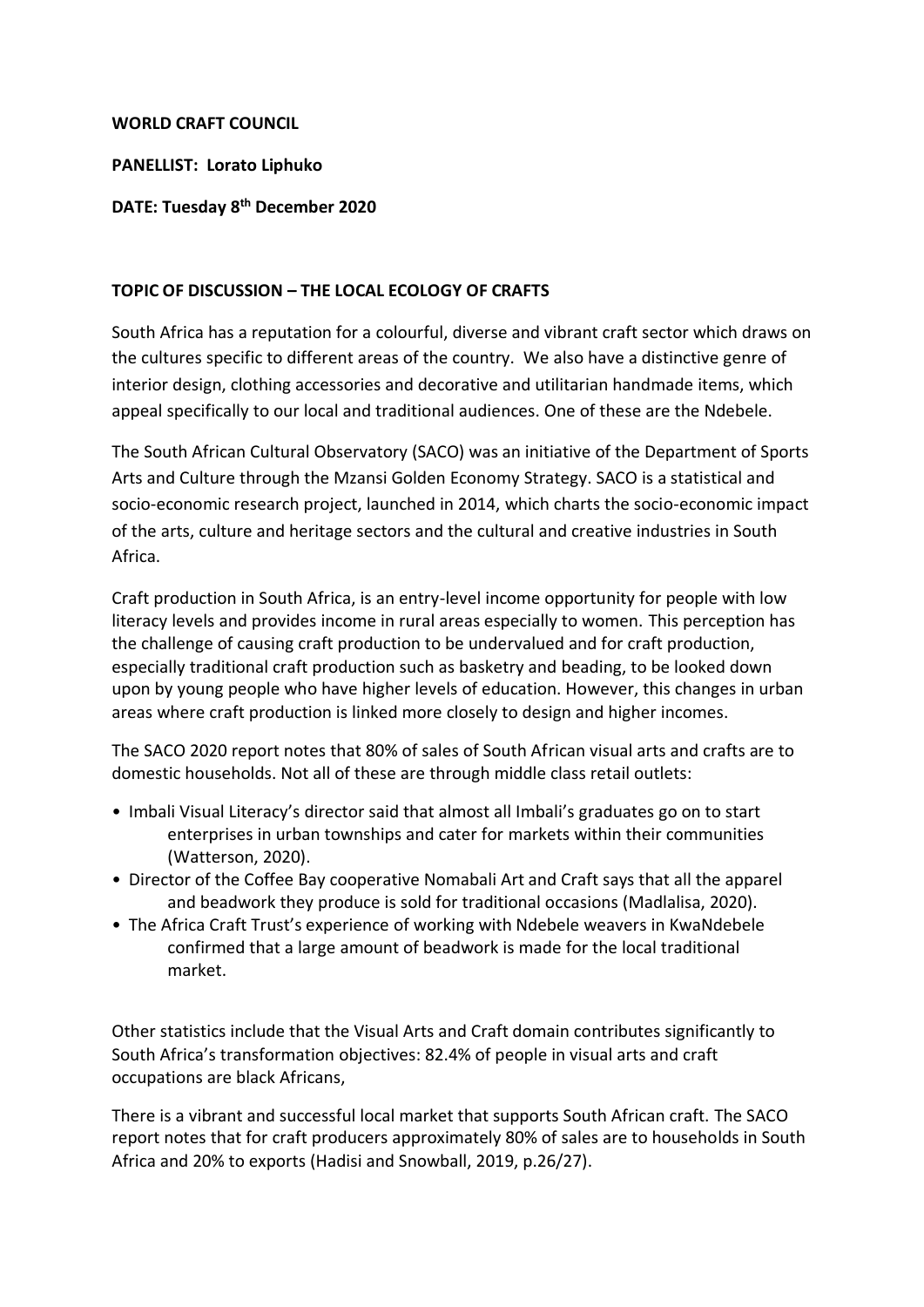# **I. THE PROJECT**

a. Kwa Ndebele Crafters

The hand beaded craft and paintings from Mpumalanga Province in what is traditionally known as Kwa Ndebele is world renowned and most identifiable as South African. The craft groups that the project addressed were:

- Nomhlekhabo from KameelRivier B,
- Esther Mahlangu from Mthambothini and
- Sibunjwa from Kwaggafontein.

The craft groups meet the needs of their local communities by supplying products for Ndebele rites of passage – birth, adulthood, marriage, eldership and ancestorship for example: Pension/Granny Day (The day when the state pension is paid out to senior citizens - who also make purchases of traditional crafts, for the above special traditional occasions); before they meet the needs of the tourist market; particularly since the Lockdown due to the COVID 19 Pandemic.

b. Low earnings

The misfortune is that many ndebele artisans regard themselves as underpaid and in terms of South Africa's new minimum wage laws, they are, tending to earn around R2500 a month or less. At the same time, traders and wholesalers complain that when fair wages are part of the pricing of handmade products it makes them uncompetitive. "For many people working in the visual arts and crafts (VAC) sector, earnings can be very low, with some describing them as "survivalist" businesses" (Hadisi and Snowball, 2018, p.21).

# **II. TRADITIONAL ITEMS**

a. Beaded items

The traditional women crafters are very selective in their choice of beads. Preferring to use the Czech seed beads which although are four times more expensive (R100 per 80gms compared to the Chinese R25 per 80gms), are of a good quality and used for the highly prized traditional items that include primary coloured, beaded wedding blankets that are beaded on the edges for the retail price of R400.00– R500.00, while the fully beaded blankets range from retail price of between R3000.00 – R5000.00. The less time consuming but just as sought after ankle, neck & wrist adornments (worn by women, girls and children) known as Nkgolwani range from between the retail price of - R2000.00 - R3000.00. The mens dancing sticks and boys cross body initiation jewellery, elderly women and married women beaded front skirts – Poto range from R800 – R1500.00. Beaded Gourds that are used for the ancestral occasions range from the retail price of R250.00 – R450.00

The inferior Chinese seed bead quality (unless one makes a special request) tends to be used for the more contemporary products such as eg. ndebele dollies, place mats, coasters,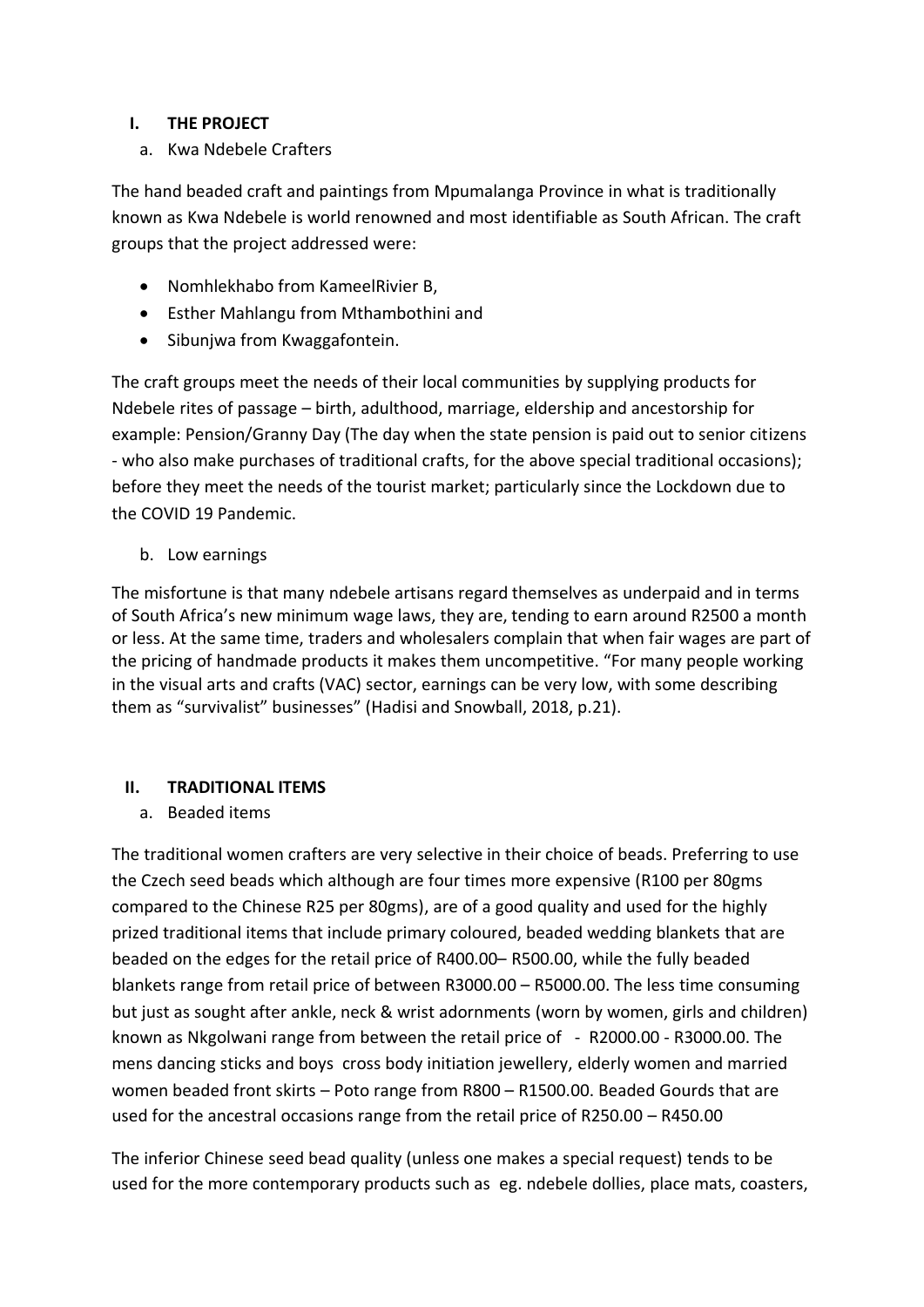fridge magnets and Alice bands. Items that are not seen as being of much value, traditionally.

b. Painted items

The art of painting is unfortunately a dying skill that was traditionally passed on from generation to generation, mother to daughter or Aunt to Niece and although it is becoming more and more difficult to see it on home dwellings where it was used decoratively - World renowned Esther Mahlangu has managed to commercialise her skill by using it on luxury vehicles, murals, and apparel through collaborations with the likes of BMW, Shopping Malls and Ecommerce Boutiques like African Fashion International – all of which are consumed locally.

Sibongile Mahlangu who belongs to the same clan but is far younger has managed to transfer the skill onto a more contemporary product. Her youthful clients purchase their own converse sneakers, which she in turn paints for them for the retail price of R800.00. Again satisfying a local market need.

| <b>GROUP</b>           | LEADER/COLLABORATION       | <b>PRODUCT</b>            | <b>GROUP SIZE</b> |
|------------------------|----------------------------|---------------------------|-------------------|
| Nomhlekhabo            | Sophie Mahlangu            | Hand Beaded Items for     | $20 - 30$         |
|                        |                            | Ndebele Rite of passage   |                   |
|                        |                            | occasions - Dancing       |                   |
|                        |                            | sticks, Wedding blankets, |                   |
|                        |                            | earrings, Mens initiation |                   |
|                        |                            | jewellery necklaces,      |                   |
|                        |                            | Initiation                |                   |
| Sibunjwa               | <b>Esther Mnguni</b>       | Hand Beaded Items for     | 8                 |
|                        |                            | Ndebele Rite of passage   |                   |
|                        |                            | occasions - Dancing       |                   |
|                        |                            | sticks, Wedding blankets, |                   |
|                        |                            | earrings, Beaded gourds   |                   |
| Sibongile              | Sibongile Mahlangu         | Hand painted Converse     | $\mathbf{1}$      |
| Mahlangu               |                            | Sneakers for traditional  |                   |
|                        |                            | weddings, funerals and    |                   |
|                        |                            | contemporary              |                   |
|                        |                            | consumption               |                   |
| <b>Esther Mahlangu</b> | <b>Esther Mahlangu/AFI</b> | Printed T-shirts with     | $8 - 10$          |
|                        |                            | signature Esther          |                   |
|                        |                            | Mahlangu design and her   |                   |
|                        |                            | name                      |                   |

# c. Group Demographics